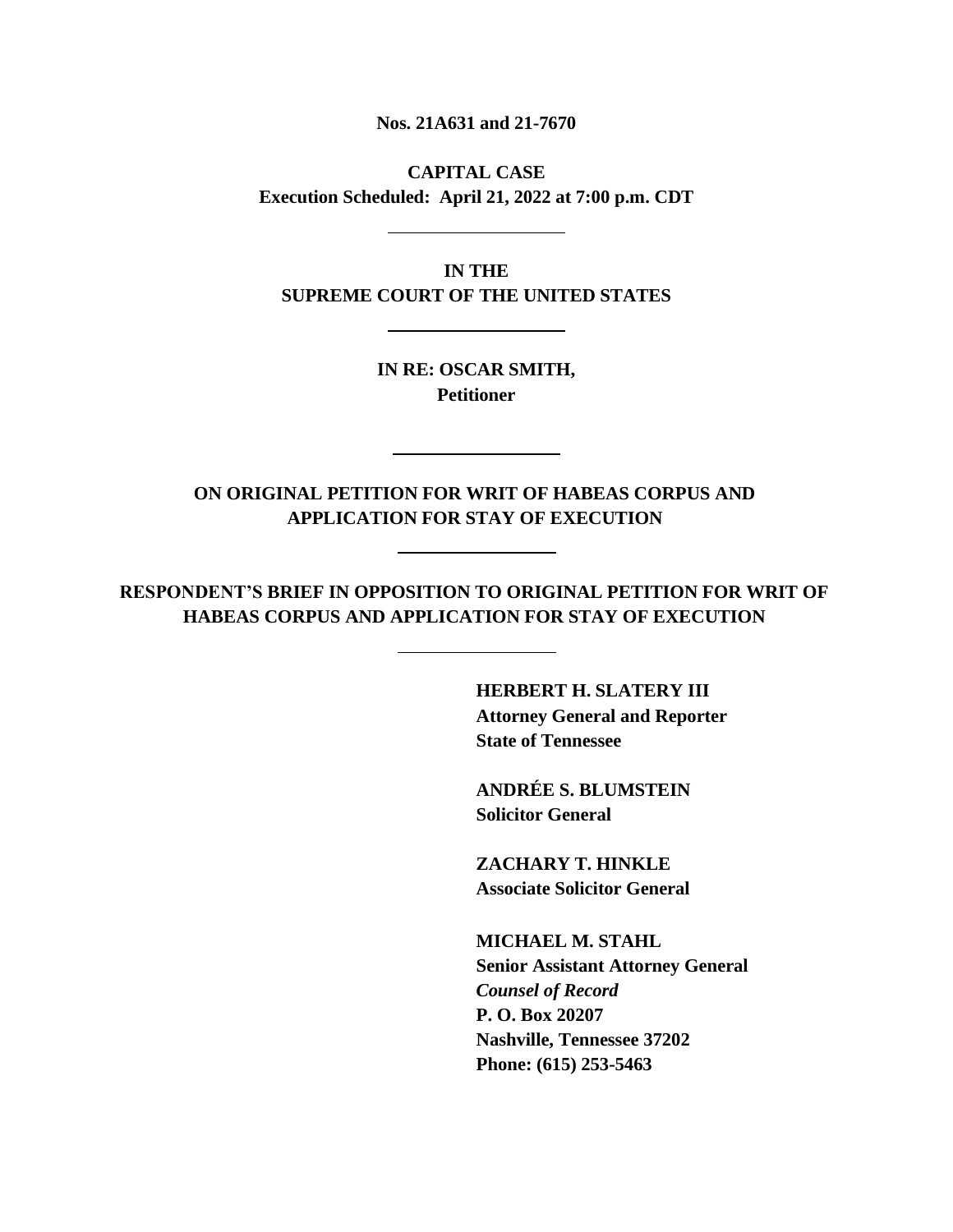# **CAPITAL CASE QUESTION PRESENTED**

**I.** Is the petitioner entitled to a writ of habeas corpus from this Court when his claims are barred from habeas review by any federal court and there are no exceptional circumstances warranting the exercise of this Court's original jurisdiction?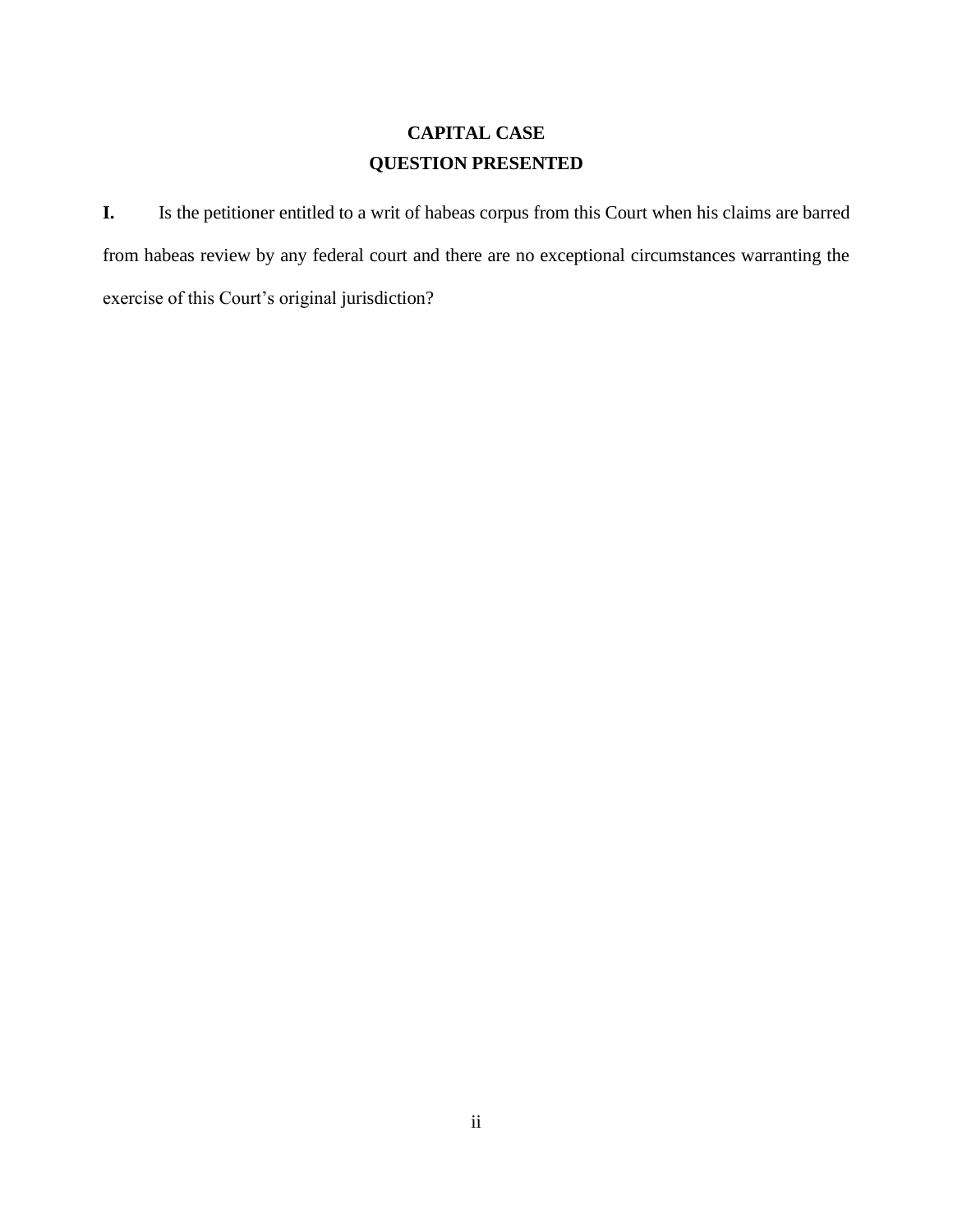# **TABLE OF CONTENTS**

| I.   |                                                                                 |  |
|------|---------------------------------------------------------------------------------|--|
| Π.   | This Case Presents No Exceptional Circumstances Warranting the Court's Exercise |  |
| III. |                                                                                 |  |
|      |                                                                                 |  |
|      |                                                                                 |  |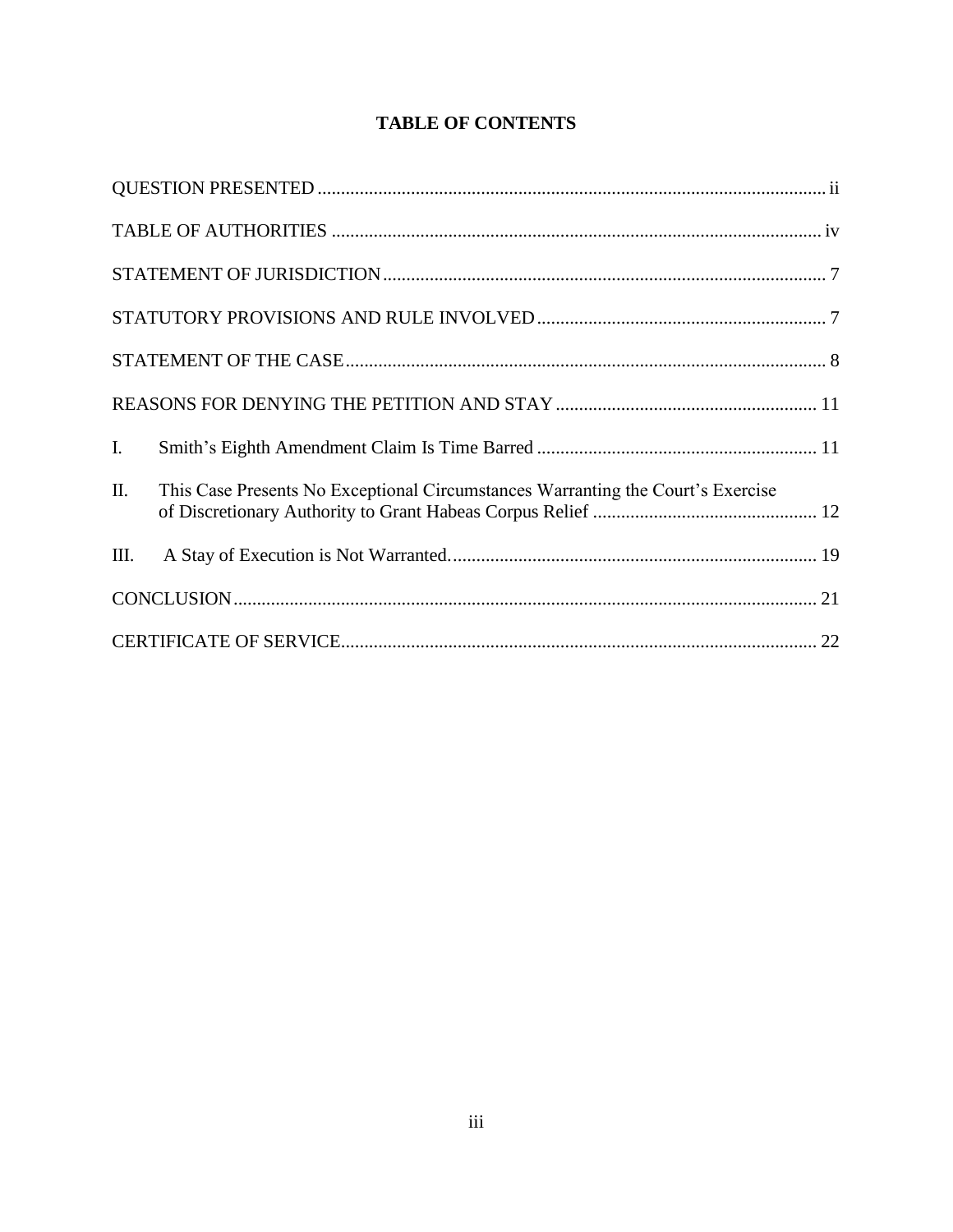# **TABLE OF AUTHORITIES**

# **Cases**

| Abdur'Rahman v. Parker,                                                       |
|-------------------------------------------------------------------------------|
|                                                                               |
| Bucklew,                                                                      |
|                                                                               |
| Calderon v. Thompson,                                                         |
|                                                                               |
| Cullen v. Pinholster,                                                         |
|                                                                               |
| Felker v. Turpin,                                                             |
|                                                                               |
| Herrera v. Collins,                                                           |
|                                                                               |
| Hill v. McDonough,                                                            |
|                                                                               |
| House v. Bell,                                                                |
|                                                                               |
| Nelson v. Campbell,                                                           |
|                                                                               |
| Rice v. Collins,                                                              |
|                                                                               |
| Smith v. Bell,                                                                |
|                                                                               |
| Smith v. Bell,                                                                |
|                                                                               |
| Smith v. Carpenter,                                                           |
|                                                                               |
| Smith v. Colson,                                                              |
|                                                                               |
| Smith v. Colson,                                                              |
|                                                                               |
| Smith v. Mays,                                                                |
|                                                                               |
| Smith v. Mays,                                                                |
|                                                                               |
| Smith v. Parker,                                                              |
|                                                                               |
| Smith v. State,                                                               |
| No. 01C01-9702-CR-00048, 1998 WL 345353 (Tenn. Crim. App. June 30, 1998)  9   |
| Smith v. State,                                                               |
| No. M2020-00485-CCA-R3-ECN, 2020 WL 5870566 (Tenn. Crim. App. Oct. 2, 2020) 9 |
| Smith v. State,                                                               |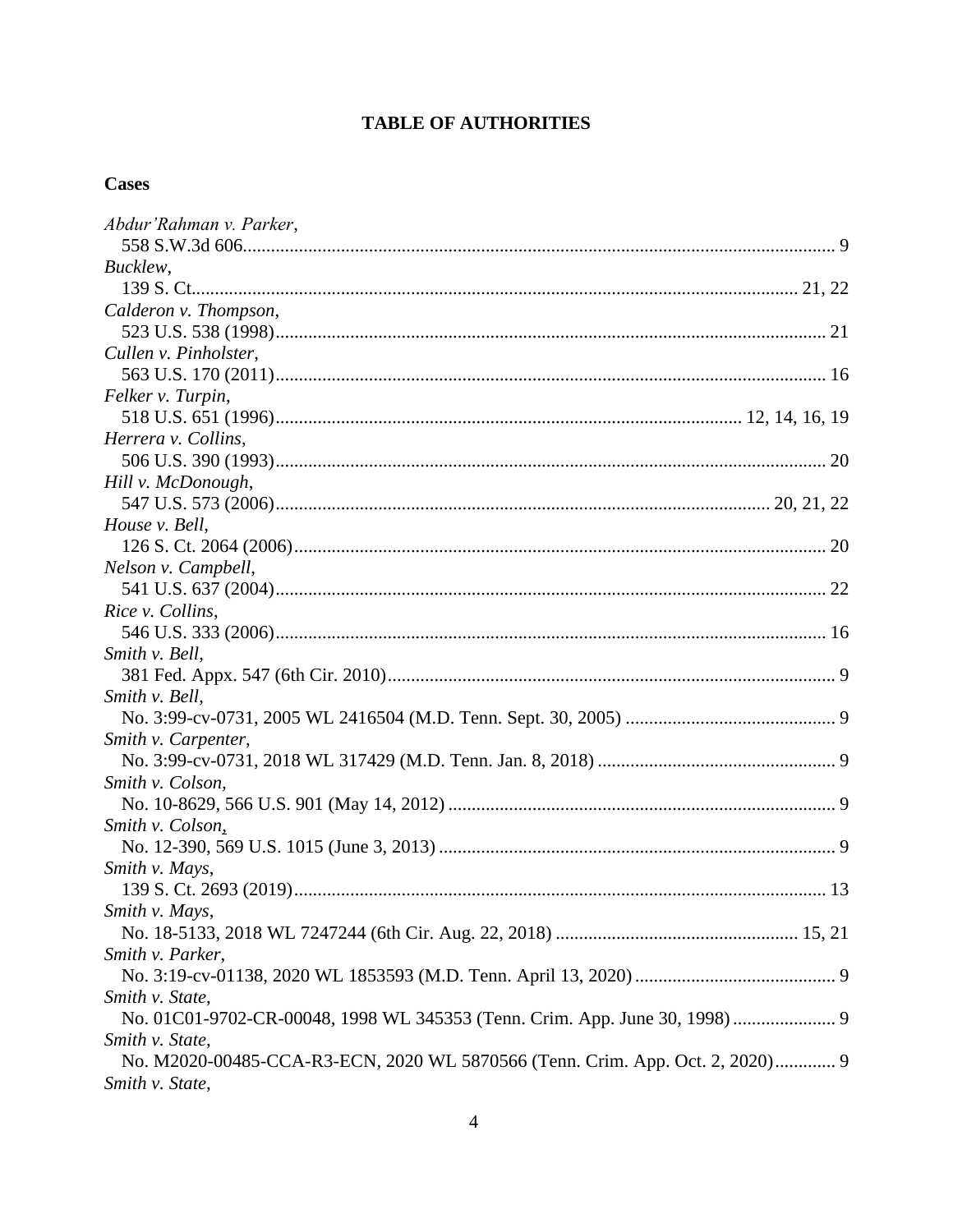| No. M2021-01339-CCA-R3-PD, 2022 WL 854438 (Tenn. Crim. App. Mar. 23, 2022), perm.      |
|----------------------------------------------------------------------------------------|
| Smith v. State,                                                                        |
| No. M2022-00455-CCA-R3-PD, 2022 WL 1115034 (Tenn. Crim. App. Apr. 14, 2022). 7, 10, 15 |
| Smith v. Tennessee,                                                                    |
|                                                                                        |
| State v. Smith,                                                                        |
|                                                                                        |
| West v. Schofield,                                                                     |
|                                                                                        |
| Wood v. Allen,                                                                         |
|                                                                                        |

## **Statutes**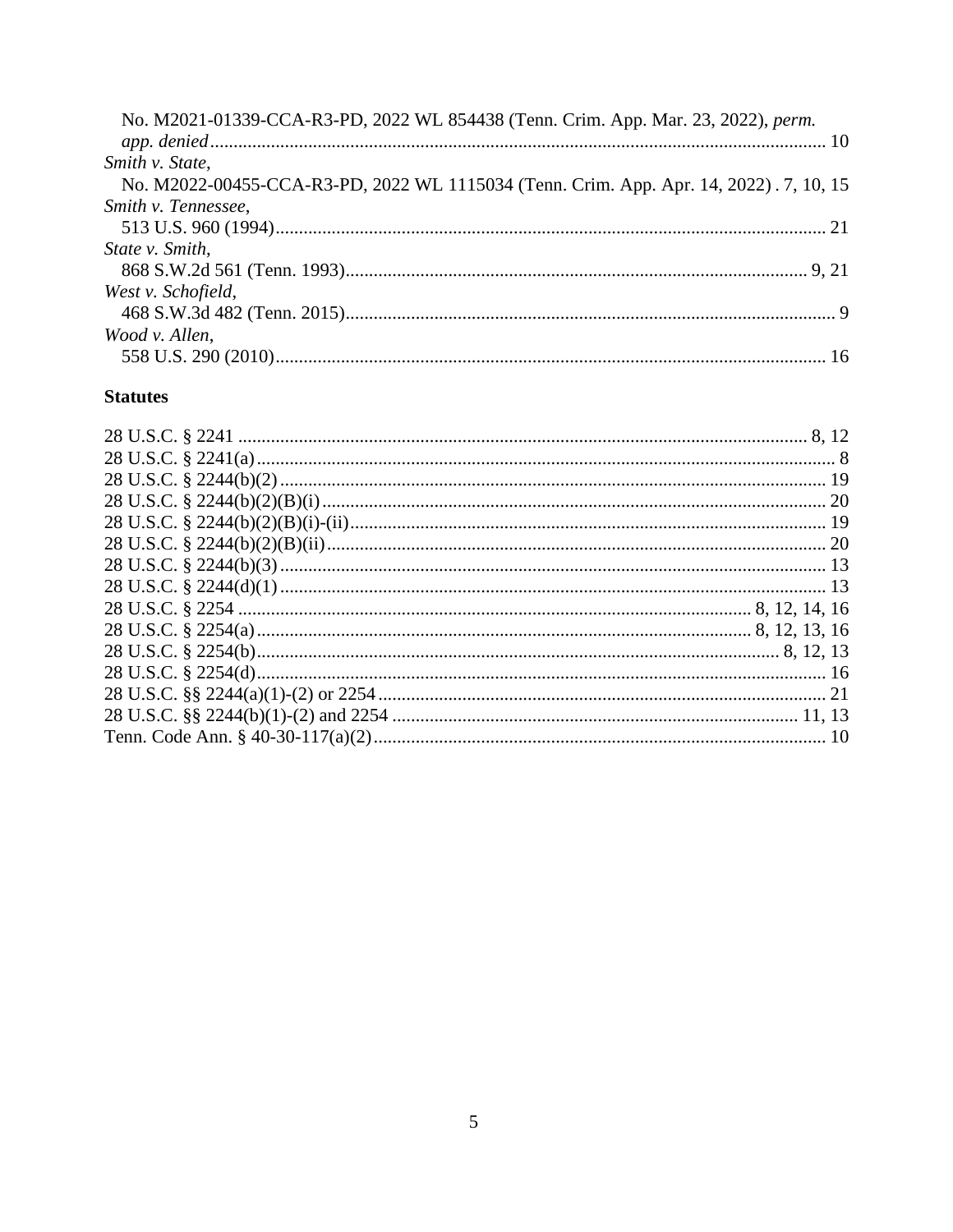### **OPINIONS BELOW**

The April 20, 2022, order of the District Court denying Smith's Emergency Motion for Temporary Restraining Order is included in Smith's appendix. (Pet.'s Appx. A.) The April 14, 2022, judgment and opinion of the Tennessee Court of Criminal Appeals' affirming the denial of Smith's motion to reopen is unpublished and is provided in the attached appendix. *Smith v. State*, No. M2022-00455-CCA-R3-PD, 2022 WL 1115034 (Tenn. Crim. App. Apr. 14, 2022); (Resp. Appx. A.) The April 11, 2022, order of the Davidson County Criminal Court denying Smith's motion to reopen is unpublished and is provided in the attached appendix. (Resp. Appx. B.)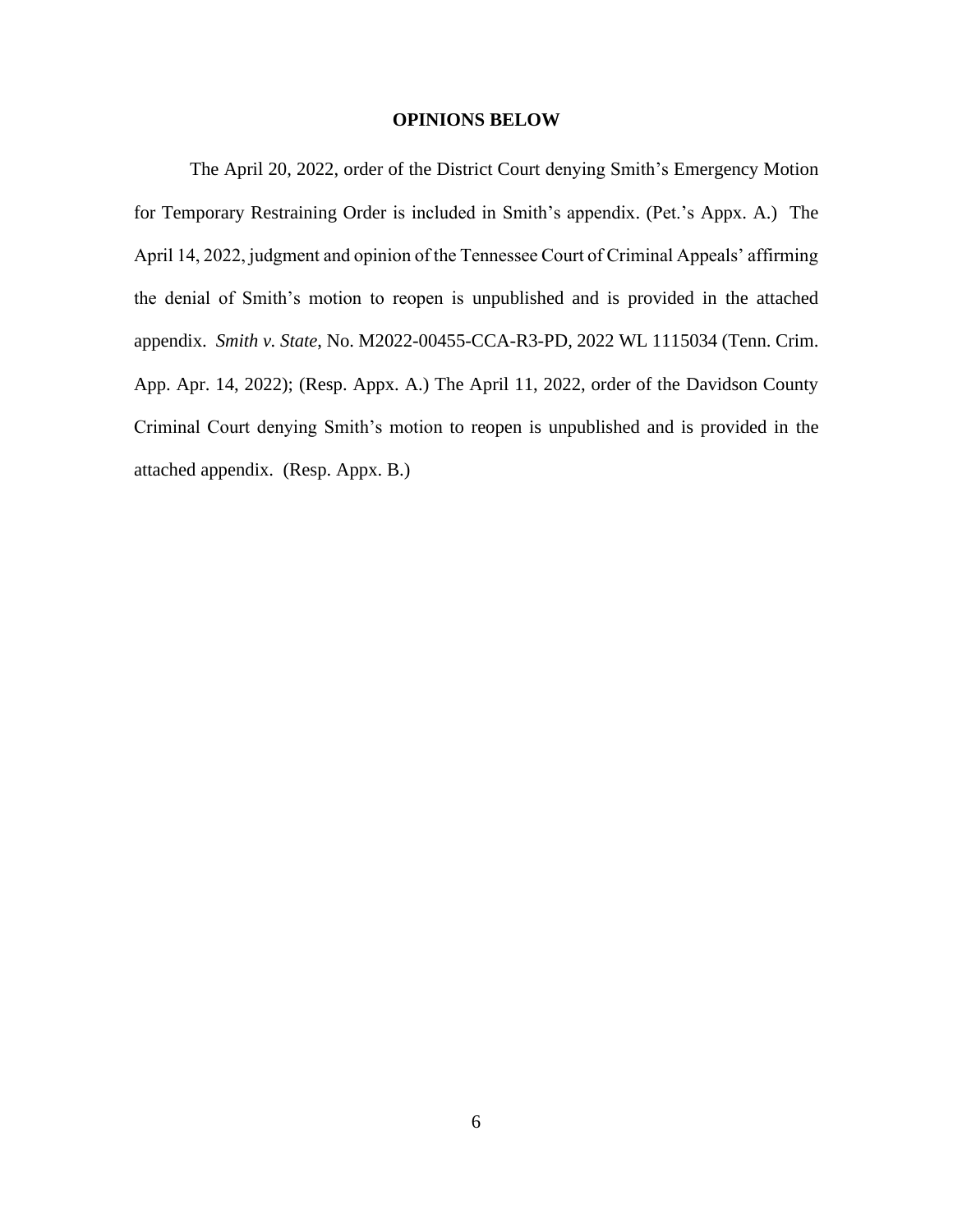### **STATEMENT OF JURISDICTION**

Petitioner invokes this Court's original jurisdiction to entertain applications for a writ

of habeas corpus under 28 U.S.C. § 2241(a) and 28 U.S.C. § 2254(a).

## **STATUTORY PROVISIONS AND RULE INVOLVED**

28 U.S.C. § 2241 provides in pertinent part:

(a) Writs of habeas corpus may be granted by the Supreme Court, any justice thereof, the district courts and any circuit within their respective jurisdictions. The order of a circuit judge shall be entered in the records of the district court of the district wherein the restraint complained of is had.

28 U.S.C. § 2254 provides in pertinent part:

The Supreme Court, a Justice thereof, a circuit judge, or a district court shall entertain an application for a writ of habeas corpus in behalf of a person in custody pursuant to the judgment of a State court only on the ground that he is in the custody in violation of the Constitution or laws or treaties of the United States.

(b)(1) An application for a writ of habeas corpus on behalf of a person in custody pursuant to the judgment of a State court shall not be granted unless it appears that —

the applicant has exhausted the remedies available in the courts of the State .

. . .

Rule 20.4(a), Rules of the Supreme Court of the United States, provides:

A petition seeking the issuance of a writ of habeas corpus shall comply with the requirements 28 U.S.C. §§ 2241 and 2242, and in particular with the provision in the last paragraph of § 2242 requiring a statement of the "reasons for not making application to the district court of the district in which the applicant is held." If the relief sought is from the judgment of a state court, the petition shall set forth specifically how and wherein the petitioner has exhausted available remedies in the state courts or otherwise comes within the provisions of 28 U.S.C. § 2254(b). To justify the granting of a writ of habeas corpus, the petitioner must show exceptional circumstances warranting the exercise of the Court's discretionary powers and must show that adequate relief cannot be obtained in any other form or from any other court. These writs are rarely granted.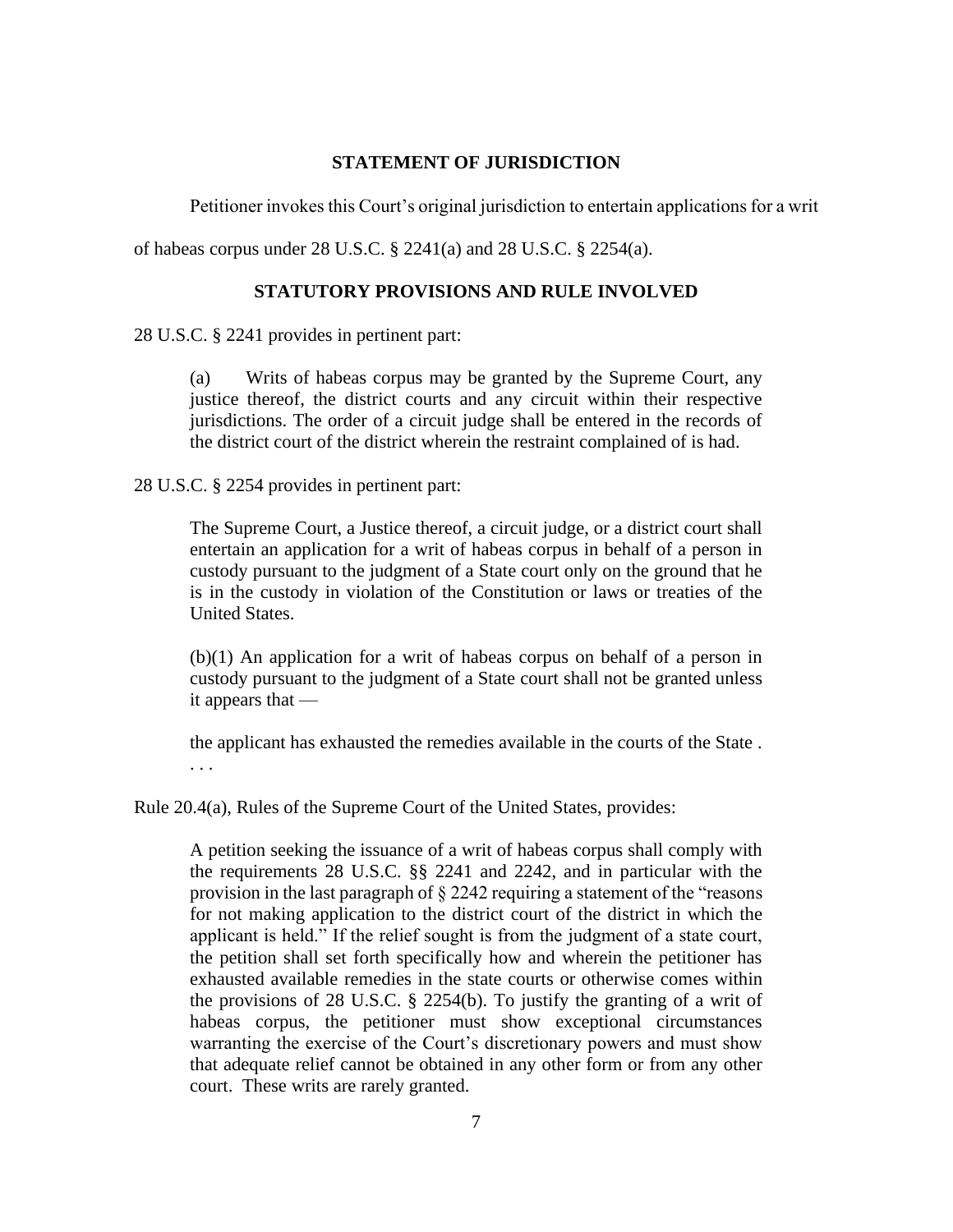#### **STATEMENT OF THE CASE**

In 1989, Oscar Smith shot and killed his estranged wife, Judy Smith, and her two sons, Jason Burnett, and Chad Burnett. Thirteen-year-old Chad was shot three times after being stabbed in the chest, back, abdomen, and neck. Sixteen-year-old Jason was stabbed and slashed so severely that his small bowel protruded from his body before he died, while Judy Smith was shot in the neck and back at such close range that she was paralyzed before she died. Before he died, Chad was heard on a 911 call shouting Smith's name as the killer.

The jury sentenced Smith to death for all three murders, finding two aggravating circumstances with respect to the murder of Judy Smith, and four aggravating circumstances with respect to the murders of Jason and Chad Burnett. *State v. Smith*, 868 S.W.2d 561, 565 (Tenn. 1993). On direct appeal, the Tennessee Supreme Court affirmed Smith's convictions and sentence for crimes that were "intentional, senseless, brutal, gruesome and violent killing of three helpless people." *Id*. at 583.

Since "these tragic, brutal and bizarre murders," *id.* at 565, Smith has spent over 30 years contesting his conviction and sentence in state and federal courts.<sup>1</sup>

 $<sup>1</sup>$  Smith has launched at least nine attacks on his conviction or sentence, resulting in the following</sup> decisions listed in chronological order: *State v. Smith*, 868 S.W.2d 561 (Tenn. 1993); *Smith v. State*, No. 01C01-9702-CR-00048, 1998 WL 345353 (Tenn. Crim. App. June 30, 1998), *perm. app. denied* (Tenn. Jan. 25, 1999); *Smith v. Bell*, No. 3:99-cv-0731, 2005 WL 2416504 (M.D. Tenn. Sept. 30, 2005); *Smith v. Bell*, 381 Fed. Appx. 547 (6th Cir. 2010); *Smith v. Colson,* No. 10-8629, 566 U.S. 901 (May 14, 2012); *Smith v. Colson*, No. 12-390, 569 U.S. 1015 (June 3, 2013); *West v. Schofield*, 468 S.W.3d 482 (Tenn. 2015); *Smith v. State*, No. M2016-01869-CCA-R28-PD (Tenn. Crim. App. Oct. 19, 2016), *perm. app. denied* (Tenn. Feb. 16, 2017); *West v. Schofield*, 519 S.W.3d 550 (Tenn. 2017); *Smith v. Carpenter*, No. 3:99-cv-0731, 2018 WL 317429 (M.D. Tenn. Jan. 8, 2018); *Smith v. State*, No. M2019-01662-CCA-R28-PD (Tenn. Crim. App. Oct. 28, 2019), *perm. app. denied* (Tenn. Jan. 15, 2020); *Abdur'Rahman v. Parker*, 558 S.W.3d 606, 610 (Tenn, *cert. denied sub nom. Zagorski v. Parker*, 139 S. Ct. 11 (2018), and *cert. denied sub nom. Miller v. Parker*, 139 S. Ct. 626 (2018), *and cert. denied*, 139 S. Ct. 1533 (2019); *Smith v. Parker*, No. 3:19-cv-01138, 2020 WL 1853593 (M.D. Tenn. April 13, 2020); *Smith v. State*, No. M2020-00485-CCA-R3-ECN, 2020 WL 5870566 (Tenn. Crim. App. Oct. 2, 2020), *perm. app. denied* (Tenn. Oct. 10, 2020); *Smith v. State*,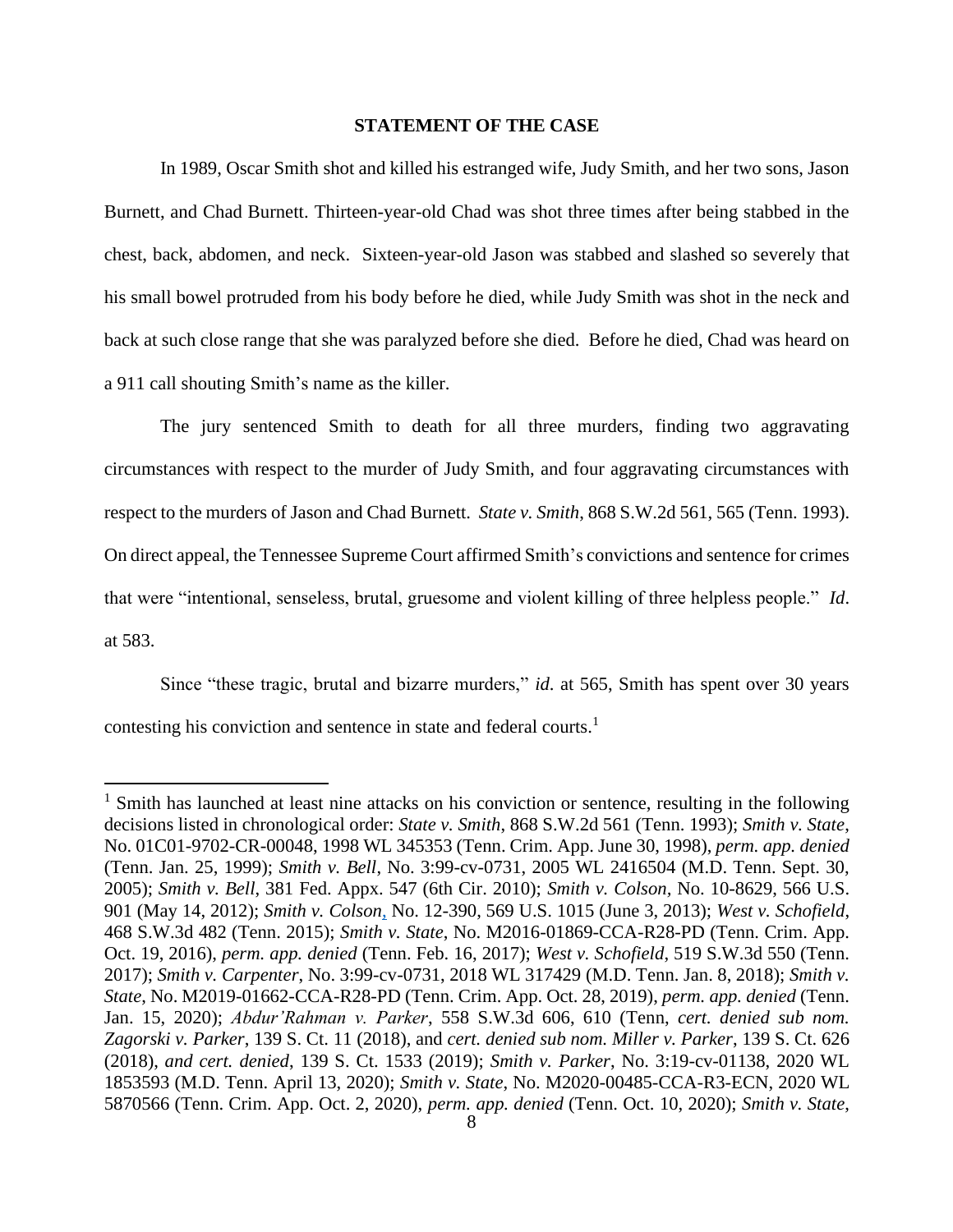On April 4, 2022, Smith filed his fourth motion to reopen post-conviction proceedings in state court, claiming under Tenn. Code Ann.  $\S$  40-30-117(a)(2), that new scientific evidence established his innocence. He relied on recently obtained touch-DNA analysis suggesting that an unknown person's DNA was present on an awl found at the crime scene. Smith propounded that this unknown person must have been the killer. (Resp. Appx. C.) The trial court denied Smith's motion, emphasizing the extensive evidence of his guilt and concluding that even considering the DNA evidence in the light most favorable to Smith, it would not establish his innocence. (Resp. Appx. B.) On appeal, the Tennessee Court of Criminal Appeals affirmed the trial court's denial of relief, reasoning that he "has not presented new scientific evidence establishing that he is actually innocent of the murders of the victims." *Smith*, 2022 WL 1115034 at \*5. The Tennessee Supreme Court then denied discretionary review.

Most recently, Smith turned to federal court. In the late evening hours on Monday of this week—less than 72 hours before his scheduled execution—he filed a complaint asking the district court to evaluate the "Tennessee courts' interpretation" of Tennessee law in the above case and enjoin Defendants from carrying out the sentence of death "until such time as the State of Tennessee provides a constitutionally adequate hearing." (Resp. Appx. D.) He also claimed that the state courts had somehow barred his access to the courts by resolving his actual innocence claim against him. *Id.* Smith filed a motion for a temporary restraining order, Resp. App. F, and, after ordering the State to respond, district court denied the motion. (Pet.'s App. A.) The district court denied his motion because review of the state-court rulings was barred by the *Rooker-Feldman* doctrine and, regardless, Smith's claims failed on the merits. (Pet's App. A.) The district court also noted that this DNA

No. M2020-00493-CCA-R28-PD (Tenn. Crim. App. May 1, 2020), *perm. app. denied* (Tenn. Aug. 5, 2020); *Smith v. State*, No. M2021-01339-CCA-R3-PD, 2022 WL 854438 (Tenn. Crim. App. Mar. 23, 2022), *perm. app. denied* (Tenn. Apr. 6, 2022).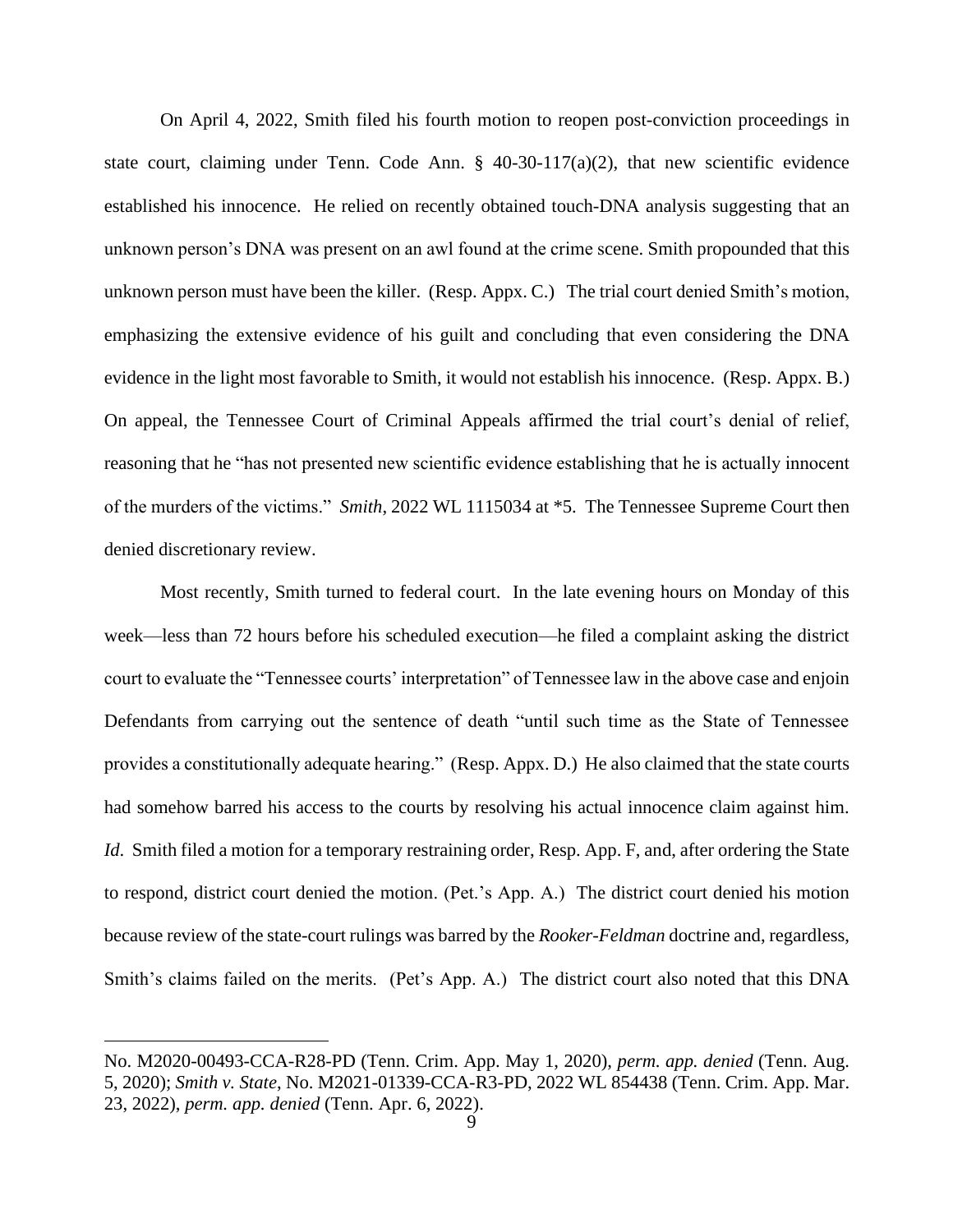evidence was "underwhelming," especially in light of the "fairly overwhelming" evidence of Smith's guilty. (Pet's App. A, at A-022 n.10.)

Now, on the day of his scheduled execution, Smith has filed in this Court an original petition for a writ of habeas corpus and an application for a stay of execution. This Court should deny Smith relief as his case presents no exceptional circumstances that would warrant an exercise of this Court's original jurisdiction, and Smith patently does not satisfy the conditions required by 28 U.S.C. §§ 2244(b)(1)-(2) and 2254.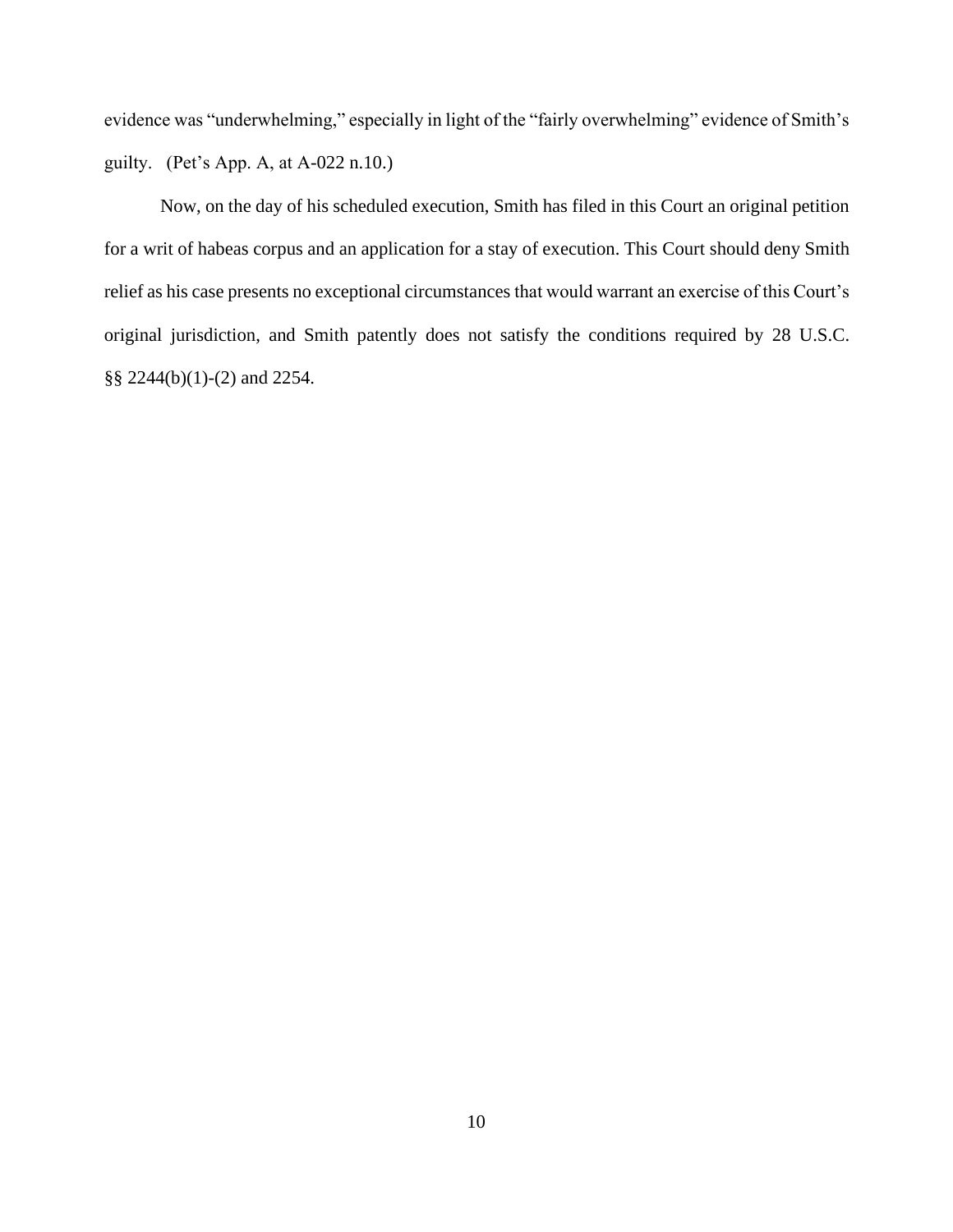### **REASONS FOR DENYING THE PETITION AND THE STAY**

## **I. Smith's Eighth Amendment Claim is Time Barred.**

Section 2241(a) of Title 28 provides that "[w]rits of habeas corpus may be granted by the Supreme Court, any justice thereof, the district courts and any circuit judge within their respective jurisdictions." Section  $2254(a)$ , which specifically governs applications by persons in custody pursuant to a judgment of a state court, likewise provides:

The Supreme Court, a justice thereof, a circuit judge, or a district court shall entertain an application for a writ of habeas corpus in behalf of a person in custody pursuant to a judgment of a State court only on the ground that he is in custody in violation of the Constitution or the laws or treaties of the United States.

28 U.S. C. § 2254(a).

While both provisions provide statutory authorization for this Court to entertain "original" petitions for habeas corpus relief by prisoners in state custody, that authority is not unlimited, particularly given the procedural limitations imposed by the Antiterrorism and Effective Death Penalty Act of 1996 (AEDPA). *See Felker v. Turpin*, 518 U.S. 651, 662 (1996) ("Our authority to grant habeas relief to state prisoners is limited by § 2254, which specifies the conditions under which such relief may be granted to 'a person in custody pursuant to a judgment of a state court.'"). Indeed, this Court's own Rule 20.4, which sets forth the standards under which the Court will grant an original writ of habeas corpus, makes clear that even original petitions must satisfy the exhaustion requirement of § 2254(b).

A petition seeking the issuance of a writ of habeas corpus shall comply with the requirements of 28 U.S.C. §§ 2241 and 2242, and in particular with the provision in the last paragraph of § 2242 requiring a statement of the "reasons for not making application to the district court of the district in which the applicant is held." If the relief sought is from the judgment of a state court, the petition shall set forth specifically how and wherein the petitioner has exhausted available remedies in the state courts or otherwise comes within the provisions of 28 U.S.C.§ 2254(b). To justify the granting of a writ of habeas corpus, the petitioner must show exceptional circumstances warranting the exercise of the Court's discretionary powers and must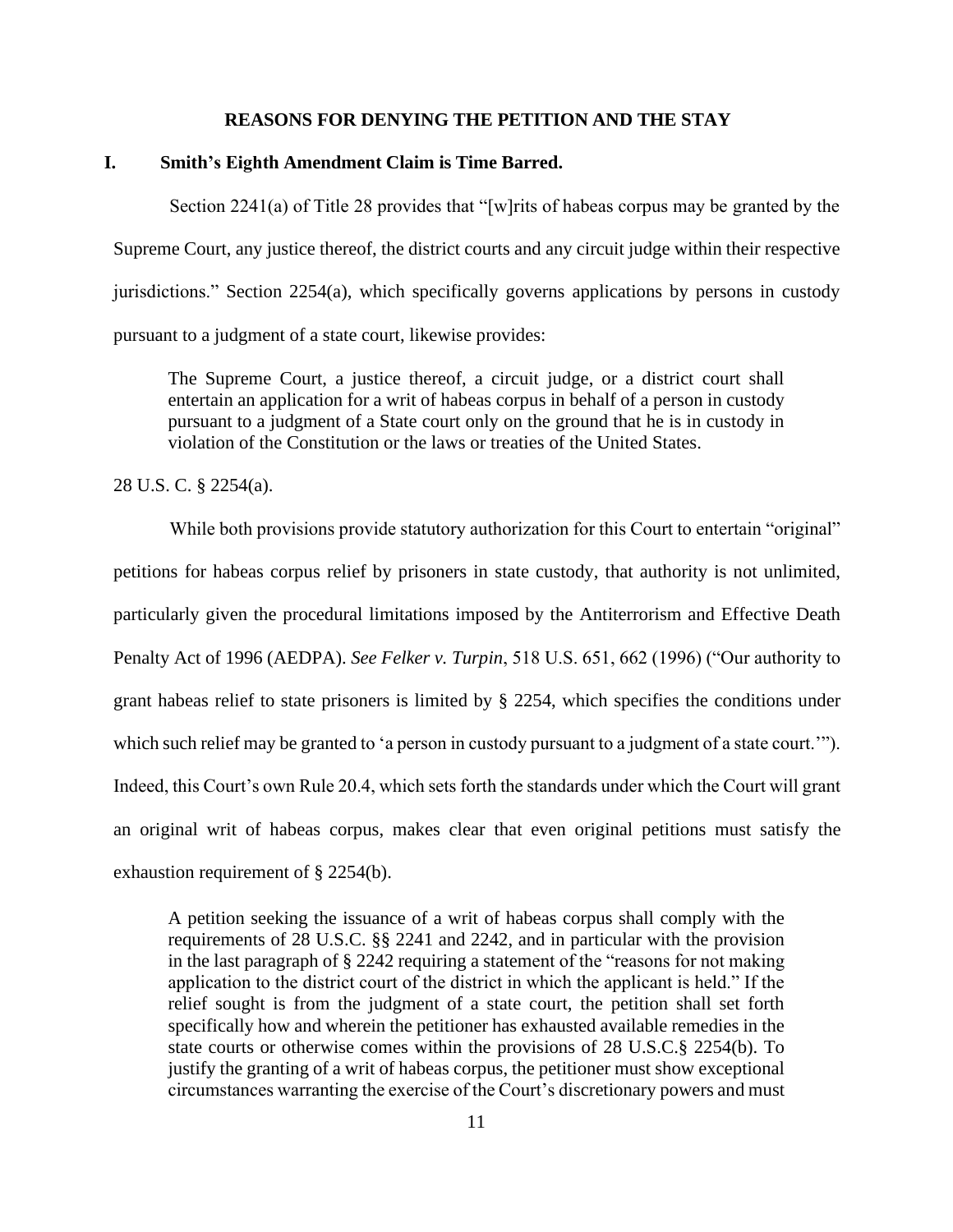show that adequate relief cannot be obtained in any other form or from any other court. These writs are rarely granted.

*Id.*

The procedural and substantive limitations imposed by AEDPA are applicable even to original actions in this Court. Specifically, 28 U.S.C.  $\S$  2244(d)(1) provides that "[a] 1-year statute of limitation shall apply to an application for a writ of habeas corpus by a person in custody pursuant to a judgment of a State court." Because § 2244(d) is applicable generally to petitions by state prisoners, it applies equally to habeas actions filed in the district court and in this Court. *Compare*  with 28 U.S.C. § 2244(b)(3) (gatekeeping provision for successive habeas applications is specific to petitions "filed in the district court").

Because Smith unquestionably challenges the legality of his confinement "pursuant to the judgment of a State court," s*ee* § 2254(a), he must meet the one-year limitation requirement of § 2244(d)(1). Smith's state-court conviction became final in 2019, when this Court denied certiorari on direct appeal from his convictions and sentence. *Smith v. Mays*, 139 S. Ct. 2693 (2019). Even considering tolling during the pendency of Smith's applicable state court actions, the current petition is far out of time.

Moreover, even if this case presented the rare circumstance where this Court might permit an "original" writ to proceed, the Eighth Amendment claim he raises is necessarily fact-bound and would require a transfer to the appropriate district court under § 2241(b). Were it so easy to avoid the statute of limitations by filing a petition invoking this Court's "original" jurisdiction to obtain such a transfer, § 2244(d)(1) would be rendered a virtual nullity. This Court should not countenance such a manipulation.

**II. This Case Presents No Exceptional Circumstances and Does Not Satisfy the Conditions Imposed by 28 U.S.C. §§ 2244(b)(1)-(2) and 2254 Warranting the Court's Exercise of Discretionary Authority to Grant Habeas Corpus Relief.**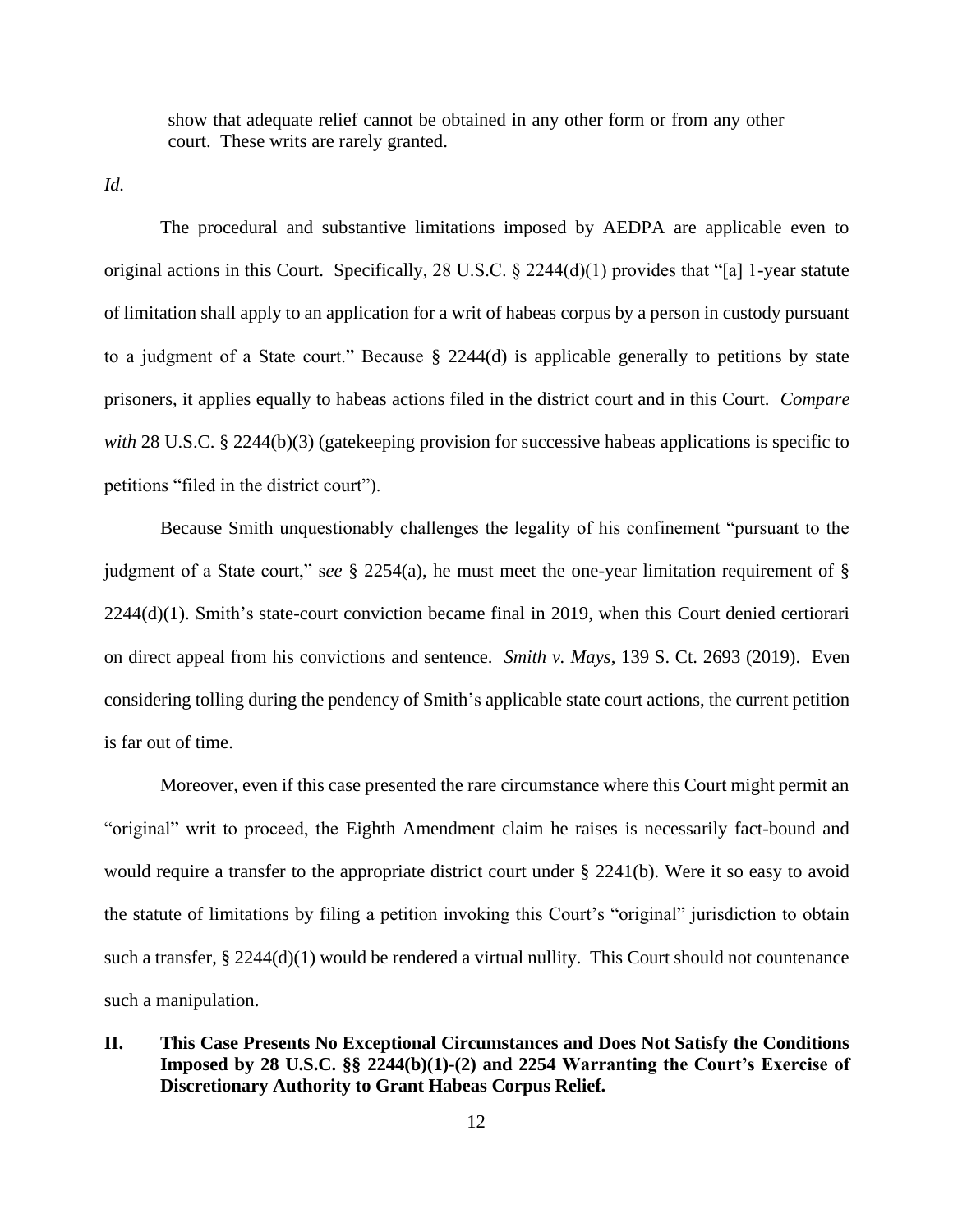An original petition for habeas corpus is "rarely granted." Sup. Ct. R. 20.4(a). A petitioner wishing to invoke this Court's original habeas jurisdiction "must show that exceptional circumstances warrant the exercise of the Court's discretionary powers, and that adequate relief cannot be obtained in any other form or from any other court." *Id.* Moreover, this Court's "authority to grant habeas relief to state prisoners is limited by § 2254" and "inform[ed]" by "the restrictions on repetitive and new claims imposed by §§ 2244(b)(1) and (2)." *Felker v. Turpin*, 518 U.S. 651, 662-63 (1996). This case presents no exceptional circumstances that warrant this Court's intervention, and the statutory restrictions of §§ 2244(b)(1) and (2) and 2254 foreclose Smith from obtaining relief.

Smith contends that newly obtained DNA analysis proves his actual innocence because biological material found on the awl recovered at the crime scene shows a mixture of both the one of the victim's DNA with another "[un]identifiable" DNA profile which does not match Smith. (Pet.'s Br., p. 5.) Smith insists that these facts make his case exceptional because he has not been afforded a "full and fair hearing in which he would make a persuasive demonstration of his innocence" using this newly obtained DNA evidence in violation of the Eighth Amendment's protections barring execution of the innocent. (Pet.'s Br., pp. 6-9.) Both of those assertions are demonstrably incorrect.

Earlier this year, Smith sought, and was granted, additional DNA testing of the awl recovered at the scene of the murders. That testing used "touch DNA" to compare DNA taken from two fingerprints found on the awl to determine whether the DNA profiles of those fingerprints matched either Smith or any of the three victims in this case. Smith had presented this fingerprint evidence including that one of the prints belonged to a member of the original investigative team and that the other did not match any fingerprints in available databases—to the district court and Sixth Circuit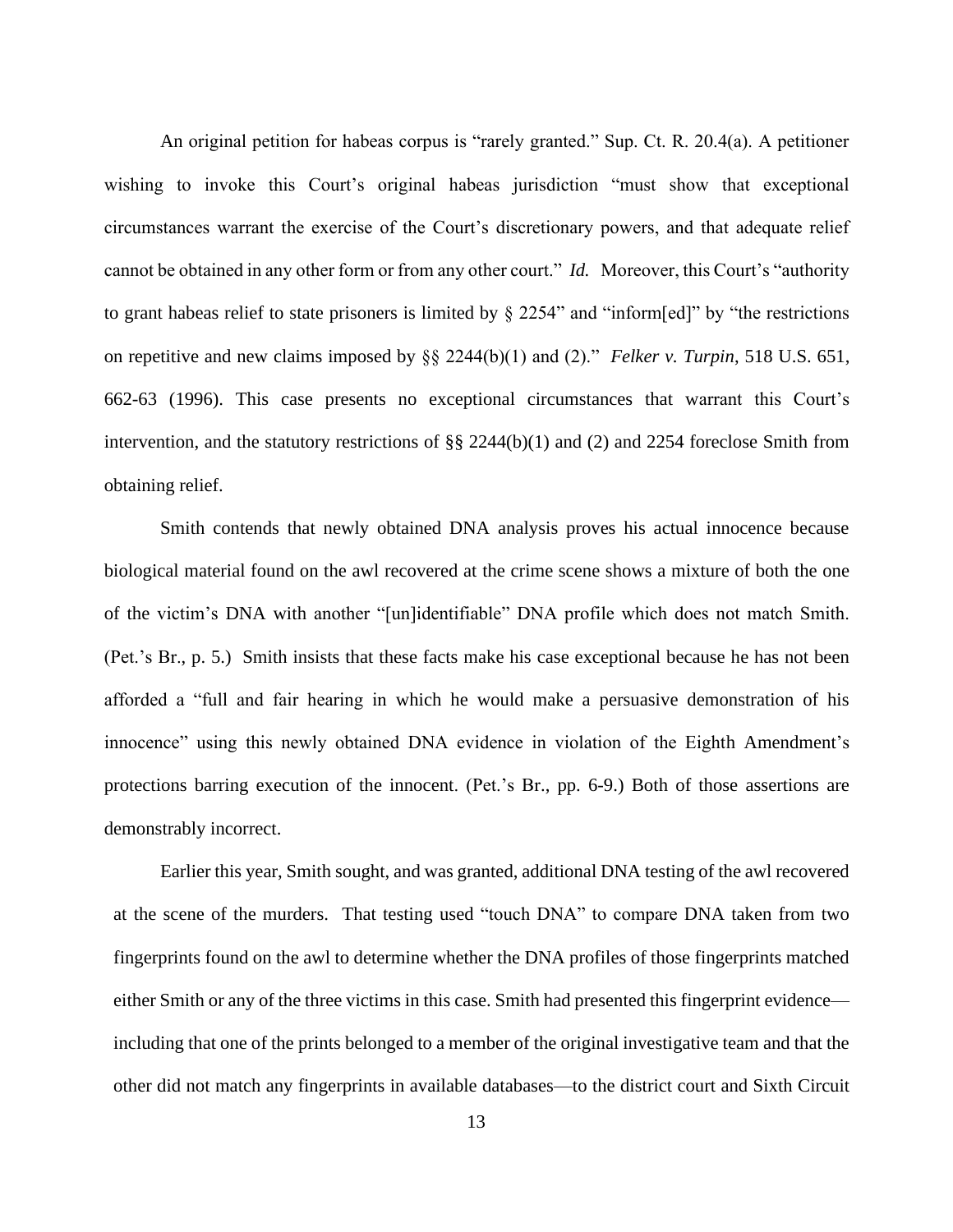four years ago. At that time the court found that "[j]urists of reason could not disagree" that the evidence was "insufficient to establish prejudice from counsel's allegedly deficient performance." *Smith v. Mays*, No. 18-5133, 2018 WL 7247244, at \*3 (6th Cir. Aug. 22, 2018) (declining to grant a certificate of appealability). Smith's DNA testing merely confirmed what he said years ago: that an unknown person, in addition to the member of the investigative team, at some point touched the awl. Further, the DNA testing results merely reaffirmed what was already presented to the jury that Smith's fingerprints could not be found on the awl. (Pet's App. A., A-021 n.9.) The testing also confirmed that a major male contributor of the awl's DNA was, in fact, the victim, Chad Burnett.

Regardless, Smith sought relief through the state courts by filing a motion to reopen his state post-conviction proceedings/and or for review under Tennessee's post-conviction DNA Analysis Act of 2001. After thoroughly considering the "new" DNA evidence, and the entirety of the existing record, in the light most favorable to Smith, the trial court denied relief because "there is not a reasonable probability that the recently discovered DNA evidence would have prevented Smith's prosecution or conviction." (Resp. Appx. B.) On appeal, the Tennessee Court of Criminal Appeals affirmed that decision after concluding that the trial court properly analyzed Smith's motion and correctly determined that "there was not a reasonable probability that the DNA evidence would have prevented Smith's prosecution or conviction or would have resulted in a more favorable conviction or sentence." *Smith v. State*, No. M2022-00455-CCA-R3-PD, 2022 WL 1115034, at \*5 (Tenn. Crim. App. Apr. 14, 2022). Nothing about the above procedures for consideration of Smith's actual innocence claim based on new DNA profiling offends the Eight Amendment or "increases the public skepticism "of the infallibility of our criminal justice system" as alleged. (Pet.'s Br., p. 7)

And, even if this Court were inclined to exercise its original jurisdiction in this case, the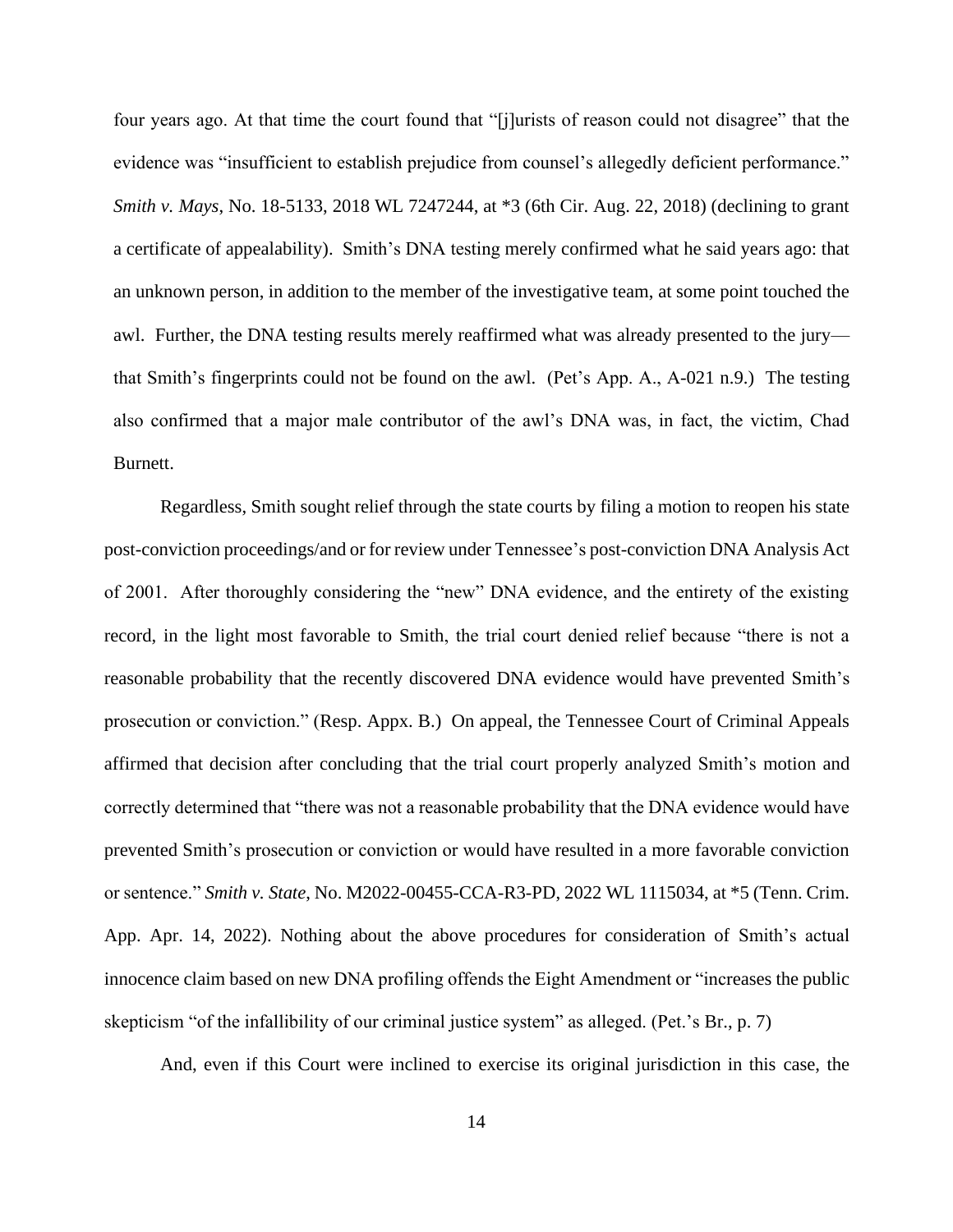statutory constraints on federal review of state-court convictions set out in 28 U.S.C. § 2254 would prevent Smith from obtaining relief. This Court's "authority to grant habeas relief to state prisoners is limited by § 2254, which specifies the conditions under which such relief may be granted to 'a person in custody pursuant to the judgment of a State court.'" *Felker*, 518 U.S. at 663 (quoting 28 U.S.C. § 2254(a)). Among other restrictions, a federal court may not grant habeas relief to a state prisoner on "any claim that was adjudicated on the merits in State court proceedings unless the adjudication of the claim (1) resulted in a decision that was contrary to, or involved an unreasonable application of, clearly established Federal law, as determined by the Supreme Court of the United States; or (2) resulted in a decision that was based on an unreasonable determination of the facts in light of the evidence presented in the State court proceeding." 28 U.S.C. § 2254(d).

As conceded by Smith, his petition does not satisfy the strict requirements of § 2254 because it fails to establish that the state court's adjudication of his DNA based actual innocence claim was unreasonable in any respect. For that reason alone, his petition must be denied. Smith offers no "reason to question" the trial court's findings, let alone "compel the conclusion that the trial court had no permissible alternative" but to make different ones. *Rice v. Collins*, 546 U.S. 333, 341 (2006). A "state-court factual determination is not unreasonable merely because the federal habeas court would have reached a different conclusion in the first instance." *Wood v. Allen*, 558 U.S. 290, 301 (2010).

To understand why the state court's adjudication of this claim was reasonable, it is helpful to consider the weakness of his innocence claim.<sup>2</sup>

First, Smith's motion mistakenly refers to the awl as the "murder weapon" when, in actuality,

<sup>2</sup> Not to mention the fact that *Cullen v. Pinholster*, 563 U.S. 170 (2011), bars consideration of evidence outside the state court record—directly undermining Smith's request for a remand for further evidentiary development.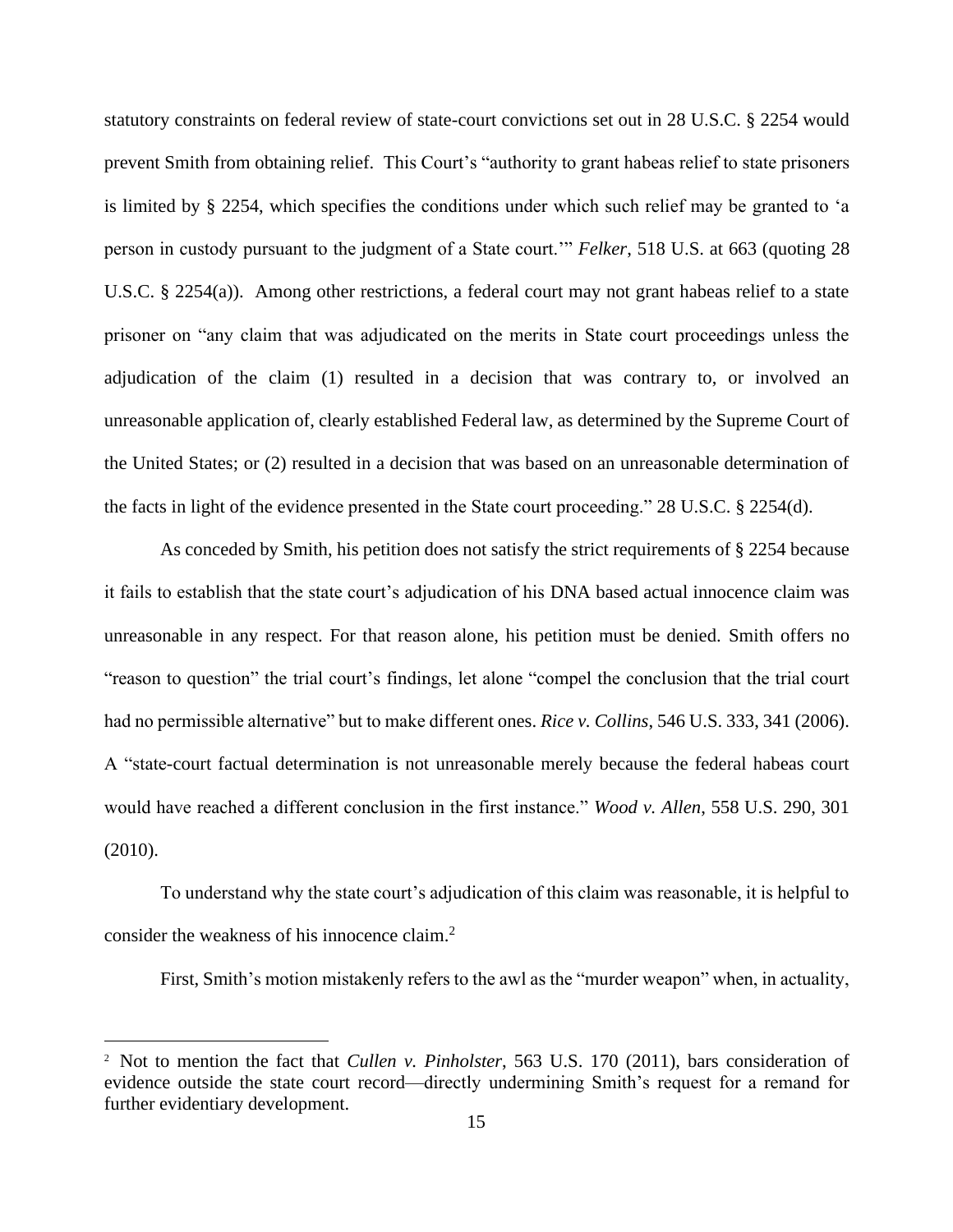the murder weapons in this case, a .22 caliber handgun and a knife, were never recovered. (Pet.'s Appx. A, p. 22.) The awl only made puncture wounds to the bodies of two of the victims and, as stated above, the jury was made aware that Smith's prints were not found on the awl.

Second, the DNA evidence proffered by Smith fails to undermine or contradict any of the extensive evidence establishing his guilt. Prior to the murders, Smith and the victim, Judith, separated after a violent confrontation between the Smith and Judith's thirteen-year-old son, Jason, where Smith had put a gun to Jason's head during an argument and proceeded to fire a shot into the air. (Resp. Appx. E, Trial Transcript at pp. 1868-71.) After this incident a warrant was sworn out against Smith by Judith. A short time later, a second incident occurred which led to Judith swore swearing out a second warrant against Smith for aggravated assault. (*Id*. at p. 2191.) In sum, Smith had two warrants pending against him at the time of the murders.

Additionally, Smith threatened to kill the victim, Judith, multiple times, including mere weeks before the murders. (*Id*. at pp. 1808-09, 2309, 2317-18.) He also solicited multiple people to kill Judith prior to her murder. (*Id*. at pp. 2264-65, 88-89.) Then, 8 eight months before the murders (February 1989), Smith took out multiple life insurance policies against for the victims, including a \$20,000 policy for Judith and \$5,000 policies for both Chad and Jason. (*Id*. at pp. 2207-08.) In March of 1989, Smith took out additional life insurance policies with a separate life insurance company, insuring Judith again for \$20,000, but this time insuring Chad and Jason for \$10,000 each. (*Id*. at p. 2199.) These policies were in addition to the life insurance for each victim that had been in effect since 1985 with yet another life insurance company. (*Id*. at p. 2248.)

On the night of the murders, and contrary to his alibi, Smith's car was observed at the victim's house between 11 and 11:15 pm. (*Id*. at pp. 2150, 2253, 2651, 2871-72.3.) A 911 call was also

 $3$  The victims were killed between 11:20- and 11:30 pm. (App. F., pp. 2559-2623).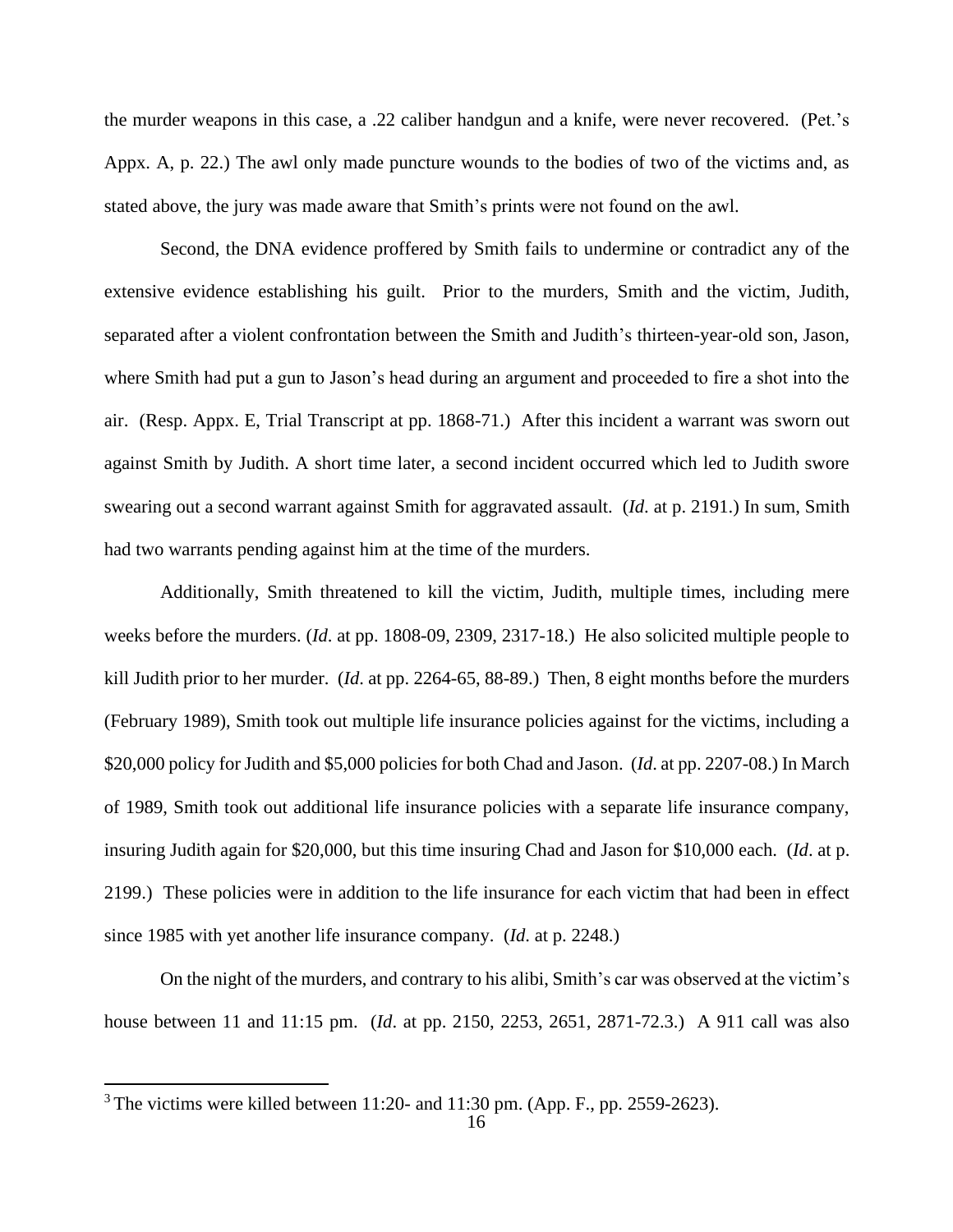received that night by the Metro-Nashville Police Department where one of the victims, later identified as Jason, can he heard yelling "Help me!" as a second victim, identified as Chad, screams Smith's name in the background saying, "Frank, no, God, help me!" (*Id.* at pp. 1812, 1880.)<sup>4</sup>

Following, the discovery of the victims' bodies the next day, police noted that there was no sign of forced entry, indicating that the victims knew the assailant. (*Id*. at p. 1944, 1970.) During the investigation of the house, a leather awl was recovered at the scene along with a cotton work glove. (*Id*. at p. 1954-55, 1962.) Leather-working tools were recovered from Smith's trailer during a search conducted on Oct. 13, 1989 (less than two weeks after the murders,) and Smith admitted that he was a leather crafts enthusiast. (*Id*. at pp. 2367-70, 2253.) Similarly, a live .22 caliber cartridge was found in Smith's house, although the .22 caliber weapon that was used was never recovered. (*Id*. at pp. 2019, 2366.) Evidence also showed that Smith owned a .22 caliber pistol that he presented to a co-worker, and was seen firing at a local shooting range before the murders. (*Id*. at pp. 2230-31.) And a palm print made in blood was found on the sheet near the victim's body which showed the same two missing fingers that Smith is missing on his left hand. (*Id*. at p. 1947, 1992.)

Later, after the discovery of the bodies, when Detectives confronted Smith at his home, he never asked why they wanted to talk with him, nor did he ever ask why he was being questioned. (*Id*. at pp. 2334, 2338, 2349, 2648.) During questioning Smith also referred to victims in the past tense repeatedly before being told they had been killed. (*Id*. at pp. 2353, 2648.) Even after being informed of the murders Smith never asked officers logical questions such as where, when, how, or by whom. (*Id.* at pp. 2354, 2649.) Smith also had noticeable abrasions to his right hand, right elbow,

<sup>&</sup>lt;sup>4</sup> Smith's middle name is Frank which is the name Petitioner always went by to friends and family. (Appx. E, pp. 1808, 1868). In fact, two leather belts were recovered inside Smith's home after the murders, both with the name "Frank" on them. Smith also testified that he went by the name Frank. (*Id*. at p. 2857.)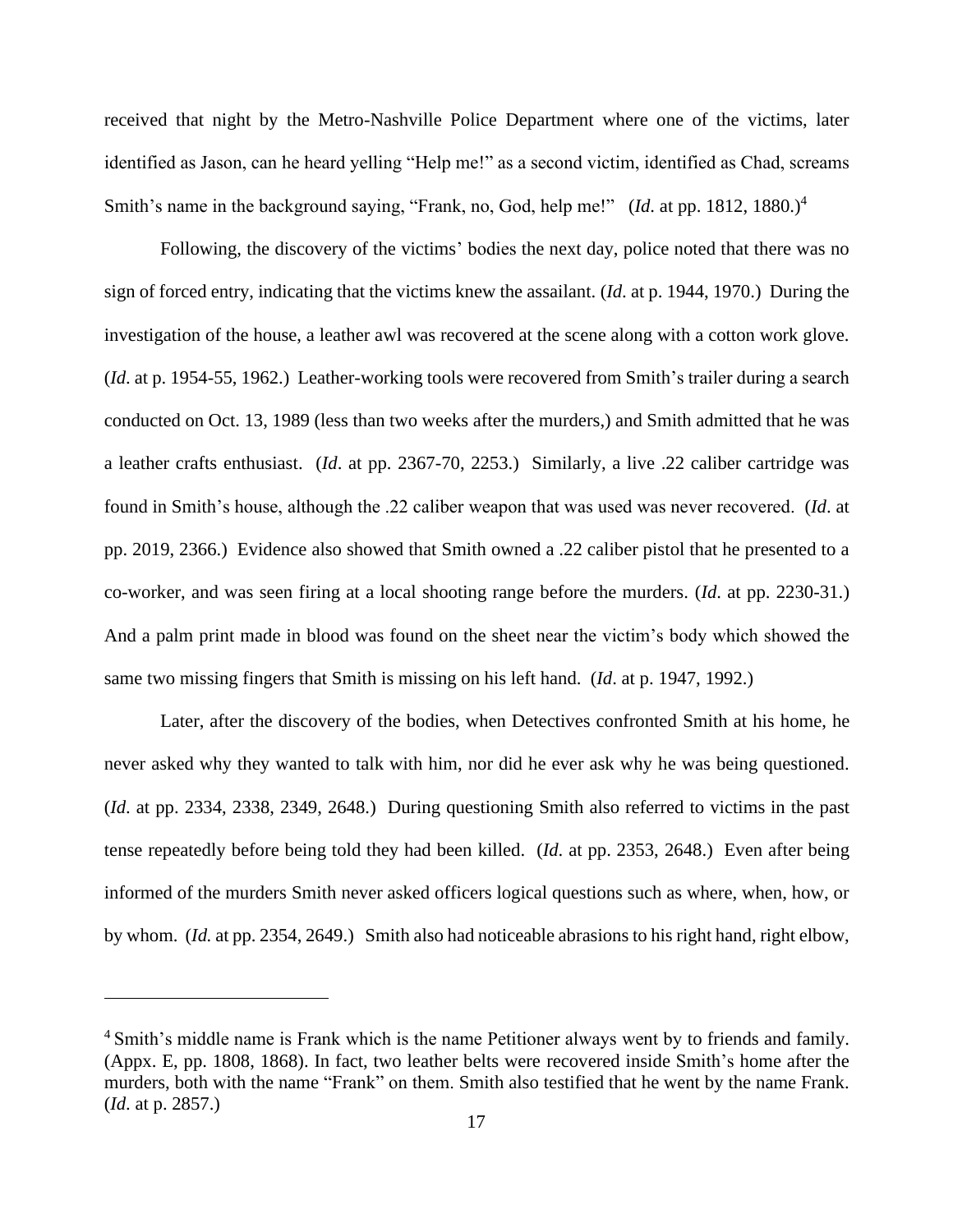left back and shoulder blade—which were photographed and shown to the jury. (*Id*. at pp. 1992, 2355-57.)

Simply put, that some unknown person, at some point in time, touched the awl (as the original fingerprint analyst had), leaving behind touch DNA, does not establish Smith's innocence and this is not an extraordinary case where a constitutional violation has resulted in the conviction of an innocent person. <sup>5</sup> And Smith certainly cannot overcome the required AEDPA deference to the state court's adjudication of the issue.

Furthermore, the limitations on second or successive habeas petitions imposed by 28 U.S.C. § 2244(b)(2), which must "inform [this Court's] consideration of original habeas petitions," *Felker*, 518 U.S. at 662-63, also foreclose Smith from obtaining relief. That provision requires dismissal of a second or successive habeas petition unless certain conditions are met, including (1) that "the factual predicate for the claim could not have been discovered previously through the exercise of due diligence," and (2) that "the facts underlying the claim, if proven and viewed in light of the evidence as a whole, would be sufficient to establish by clear and convincing evidence that, but for constitutional error, no reasonable factfinder would have found the [prisoner] guilty of the underlying offense." 28 U.S.C. § 2244(b)(2)(B)(i)-(ii). In other words, Smith would have to satisfy both a reasonable-diligence and an actual-innocence requirement, but, as shown above, Smith cannot satisfy those conditions, because he cannot show that the facts underlying his actual innocence claim, "if proven and viewed in light of the evidence as a whole, would be sufficient to establish by clear and convincing evidence that, but for the constitutional error, no reasonable

<sup>&</sup>lt;sup>5</sup> It is notable that district court judge who has presided over all of Smith's federal habeas filings concluded most recently, after reviewing the DNA evidence at issue here, that Smith's assertions of innocence are wholly undermined by the "overwhelming" evidence showing his guilt and the rather "underwhelming" DNA evidence presented. (*See* Pet.'s App. A. at p. 22.)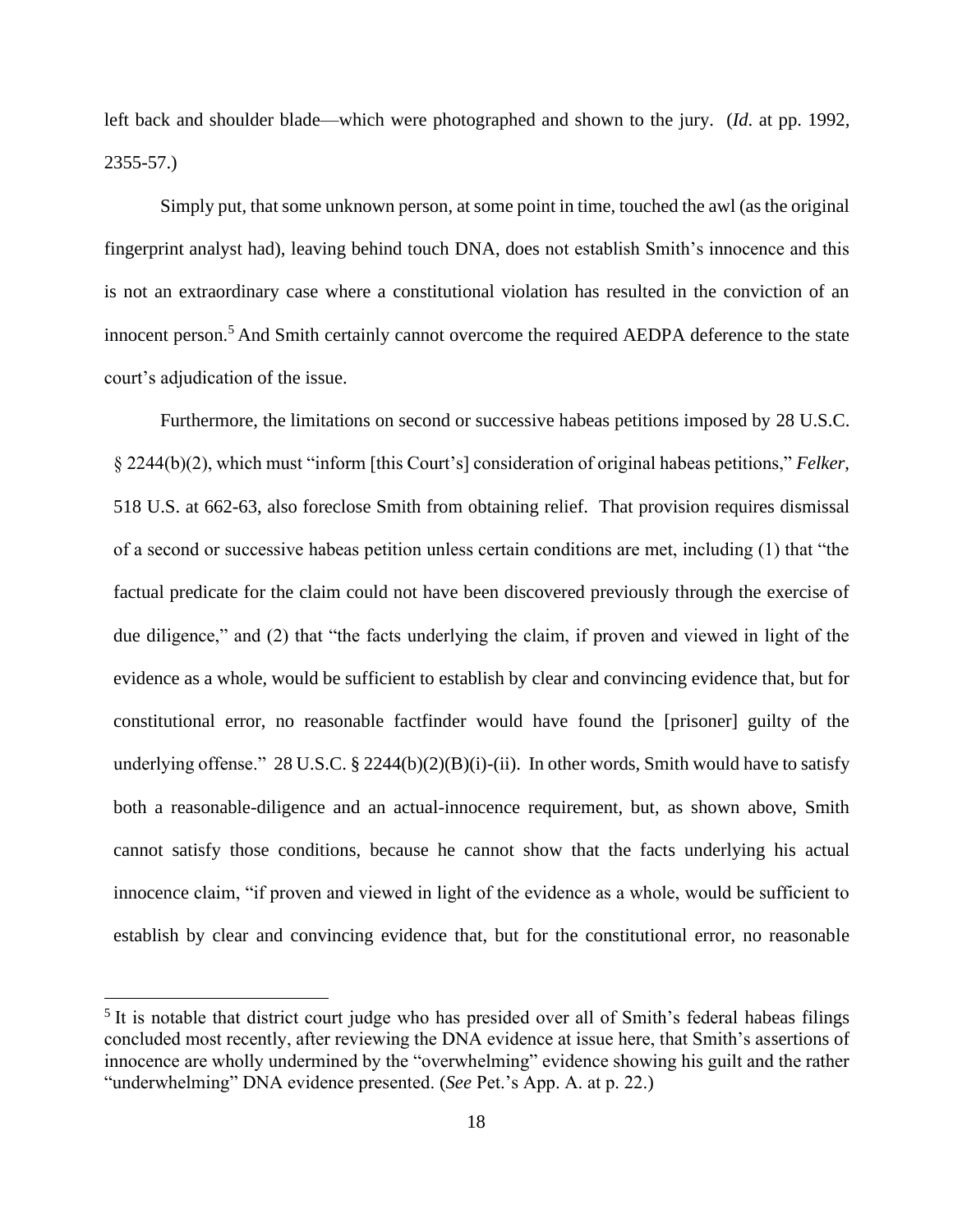factfinder would have found the applicant guilty of the underlying offense." 28 U.S.C.  $\frac{8}{2244(b)(2)(B(ii))}$ .6

Nor can Smith show that "the factual predicate for his claim could not have been discovered previously through the exercise of due diligence." 28 U.S.C. § 2244(b)(2)(B)(i). The awl tested by Smith has long contained the biological material used to obtain the DNA profile comparisons, as Smith concedes. However, while Smith insists that he only learned about the "probabalistic genotyping software program [], BulletProof Sentry" earlier this year, that particular software has been available since at least 2019. (See Resp. App. F.) Petitioner's chosen analysis lab only offered the particular software in 2022, but nothing prevented Smith from obtaining these same results from another lab earlier. Smith's failure to request the DNA testing at issue until three months prior to his execution date demonstrates his failure to exercise due diligence in this matter.

In sum, Smith's utter failure to satisfy any of the conditions that would ordinarily justify a second or successive habeas petition is a compelling reason for this Court to deny review.

## **III. A Stay Is Not Warranted Because Smith Cannot Succeed on the Merits and Unreasonably Delayed in Bringing His Claim.**

A "stay of execution is an equitable remedy." *Hill v. McDonough*, 547 U.S. 573, 583 (2006). That remedy "is not available as a matter of right, and equity must be sensitive to the State's strong interest in enforcing its criminal judgments without undue interference from the federal courts" an interest that is shared by "the victims of crime." *Id*. Accordingly, an inmate seeking to stay his

<sup>&</sup>lt;sup>6</sup> This Court has emphasized that demonstrating actual innocence is only a gateway to allow federal habeas review of a procedurally defaulted claim and is not itself a constitutional claim upon which habeas relief may be granted. The Court has, however, indicated that a truly persuasive showing of actual innocence may allow for federal habeas relief in a death penalty case. *See House v. Bell*, 126 S. Ct. 2064 (2006); *Herrera v. Collins*, 506 U.S. 390 (1993).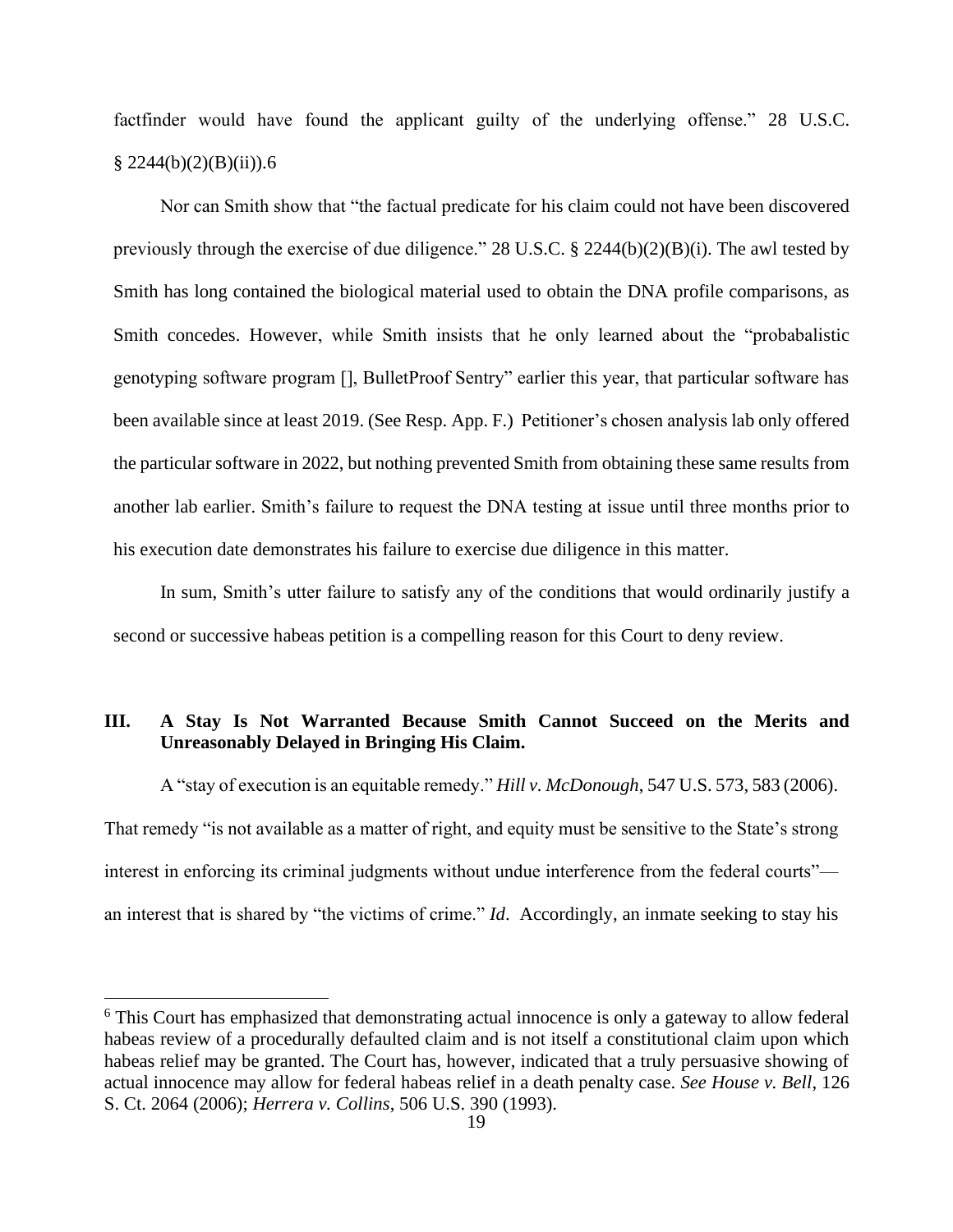execution "must satisfy all of the requirements for a stay, including a showing of a significant possibility of success on the merits." *Id*. And a "court considering a stay must also apply a strong equitable presumption against the grant of a stay where a claim could have been brought at such a time as to allow consideration of the merits without requiring entry of a stay." *Id*.

Smith is plainly not entitled to a stay of his execution. As explained above, he cannot succeed on the merits of his original habeas petition because this case presents no exceptional circumstances that would warrant an exercise of this Court's original jurisdiction and fails to satisfy the conditions imposed by 28 U.S.C.  $\S$ § 2244(a)(1)-(2) or 2254.

If that were not reason enough to deny Smith a stay, the last-minute nature of his request creates a "strong equitable presumption against" a stay. *Hill*, 547 U.S. at 583. And this Court has instructed that "[l]ast-minute stays should be the extreme exception, not the norm." *Bucklew*, 139 S. Ct. at 1134.

Smith's case has been thoroughly litigated over a span of three decades. He committed triple murder nearly 33 years ago. *Smith*, 868 S.W.2d at 565. His conviction became final almost 28 years ago. *Smith v. Tennessee*, 513 U.S. 960 (1994) (certiorari denied October 31, 1994). His federal habeas proceedings finally ended nearly three years ago. *See Smith*, 2018 WL 7247244, at \*1.

Given these decades of litigation, the State's interests in finality are now "all but paramount." *Calderon v. Thompson*, 523 U.S. 538, 557 (1998). The State's significant interests in enforcing its criminal judgments and the victims' compelling interest in finality weigh heavily against granting a stay of execution. *Id*. at 556.

Further, "[b]oth the State and the victims of crime have an important interest in the timely enforcement of a sentence." *Bucklew*, 139 S. Ct. at 1133. To protect this interest, this Court has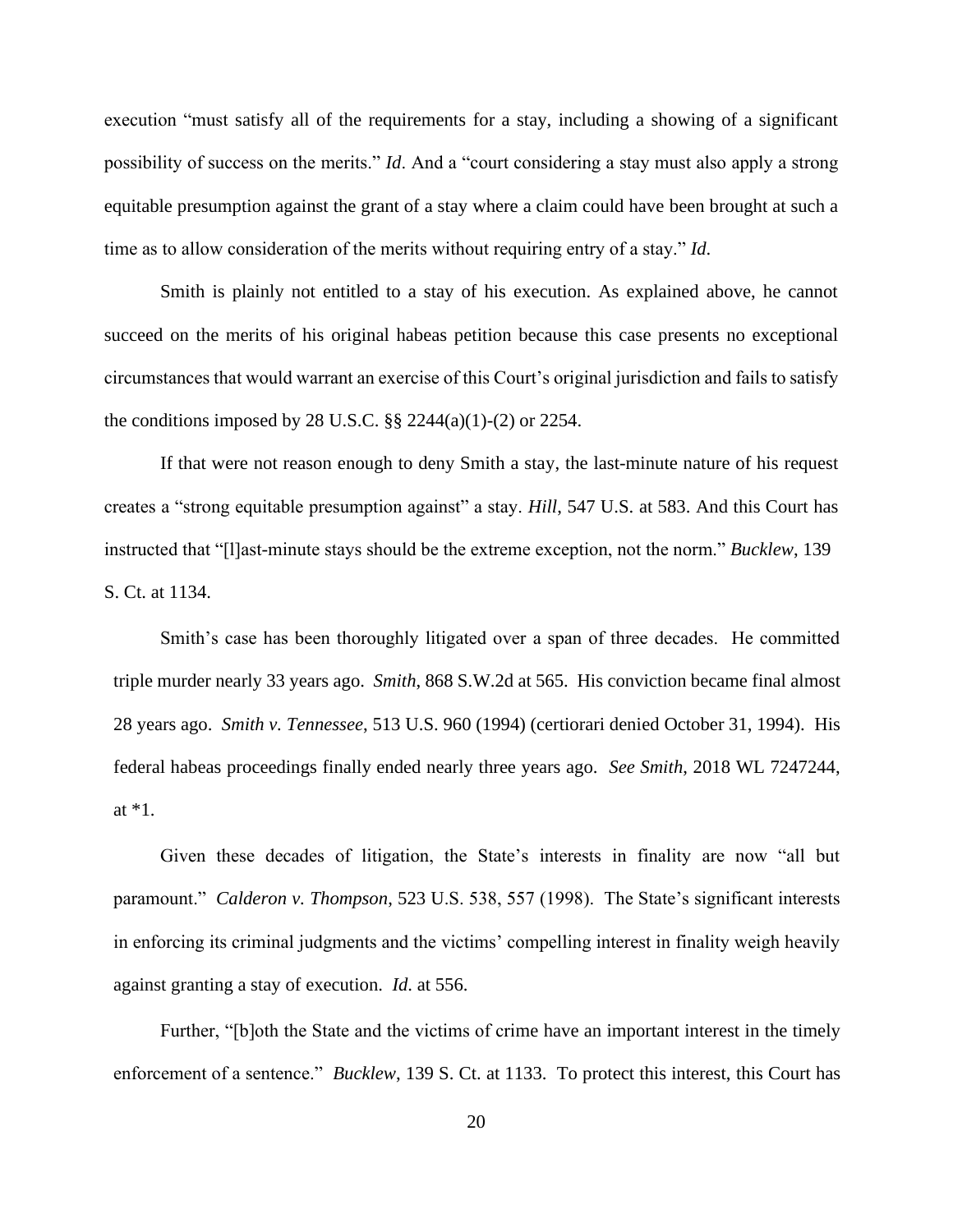held that "[1]ast-minute stays [to executions] should be the extreme exception, not the norm, and 'the last-minute nature of an application' that 'could have been brought' earlier . . . 'may be grounds for denial of a stay.'" *Id*. at 1134 (quoting *Hill v. McDonough*, 547 U.S. 573, 584 (2006)); *Nelson v. Campbell*, 541 U.S. 637, 650 (2004). Even though the Tennessee Supreme Court denied discretionary review of Smith's latest reopening bid on April 18, 2022, he comes to this Court seeking a stay mere hours before his execution. The last-minute nature of his stay application combined with the State's interest in the timely enforcement of its sentence weigh heavily against granting a stay of execution.

### **CONCLUSION**

Petitioner's Original Petition for Writ of Habeas Corpus and Application for Stay of Execution should be denied.

Respectfully submitted,

HERBERT H. SLATERY III Attorney General and Reporter State of Tennessee

ANDRÉE S. BLUMSTEIN Solicitor General

ZACHARY T. HINKLE Associate Solicitor General

/s/ Michael M. Stahl MICHAEL M. STAHL Senior Assistant Attorney General P.O. Box 20207 Nashville, Tennessee 37202-0207 (615) 253-5463 B.P.R. No. 032381